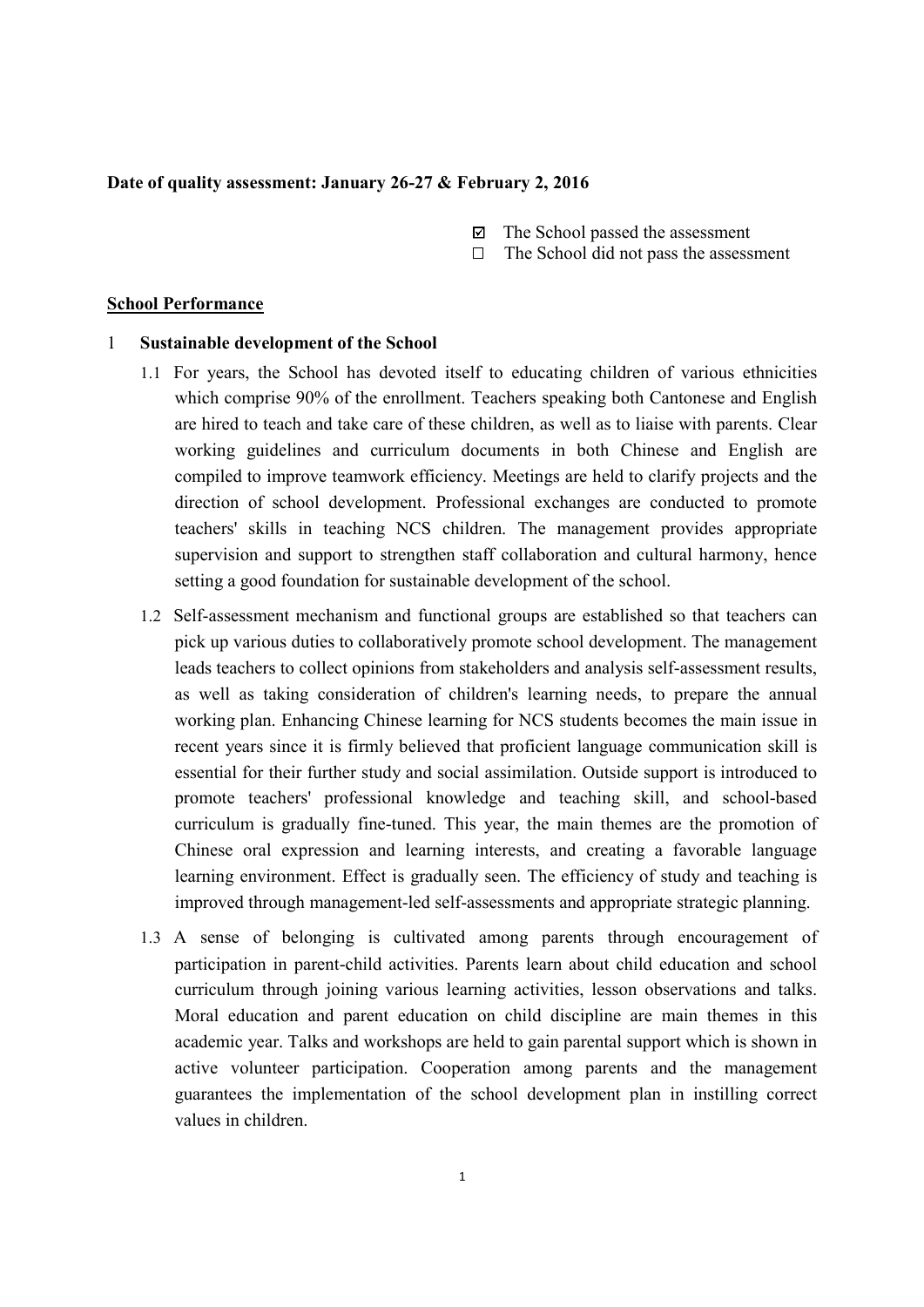## **2 Study and teaching**

- 2.1 School-based curriculum is designed according to children's learning abilities. Coping with the thematic approach teaching covering various learning aspects, outside visits are arranged to enhance their living experience and learning interests, as well as their knowledge on local life and culture. Learning initiatives are promoted through the "Design Project" led by teachers every school term. To enhance the children's skills in listening and comprehending teaching instructions in Chinese, part of the everyday learning activities are conducted in Cantonese which is also used extensively in daily communication among teachers and children. School curriculum is diversified, contents and progress are appropriate. However, there is one day in a week when the time allocated for music , physical and other optional activities seems inadequate. Improvement is needed for the balance in child development.
- 2.2 In recent year, the School has been emphasizing Chinese learning of NCS children. In this academic year, teachers gradually grasp the concept of diversified teaching method in enhancing the children's interest in learning Chinese. Story time is allocated when children read aloud to acquire the skill of intonation and role playing. Teachers can pronounce accurately and guide children to read in appropriate speed. Children are attentive and raise questions actively in Cantonese. Language corner games are designed using what teachers learned in recent trainings. Workable teaching tools and language learning materials are provided to increase the usage of Chinese. Children play language games such as preparing little dictionaries or pairing games. Based on all these, it is recommended that Chinese elements can be added to existing different corners so as to enhance the children's exposure and interest to Chinese. Thus, their learning can be further consolidated.
- 2.3 Moral cultivation is emphasized through story sharing during morning assemblies when children are taught the correct ways of getting along with others. While moral education was conducted last year to advocate good behavior through parent-child activities and reward programs, "manner and rules", "responsibilities", "tidiness" are foci of this year. By means of daily sharing and moral education stories, children are guided towards good habits and attitudes. Through children's reflections and parents' feedbacks, teachers examine and follow up children's daily behavior. Guidelines on good behavior and records of reward program are posted in classrooms to create a positive atmosphere. It is noted that children have good skill in self-caring and able to put thing back after use. K2 and K3 children have a sense of responsibility and cooperation to keep the classroom clean, as well as complying with rules and norms. All these show that the plan works well.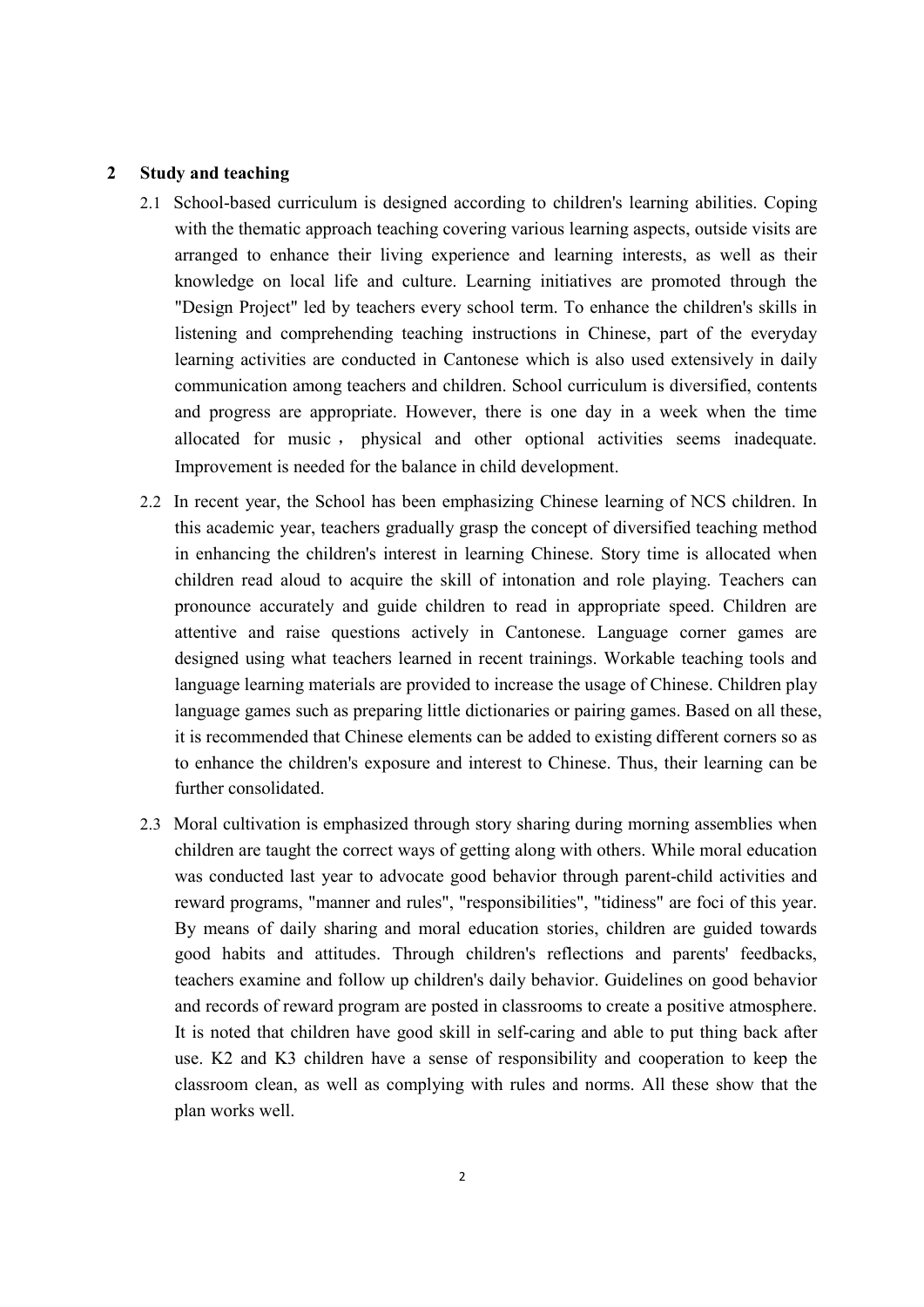- 2.4 The curriculum group, formed by senior teachers reporting to the management, conducts regular collection of opinions and examination of the curriculum, as well as a revision of the curriculum at the end of the academic year, on which the teaching plans for the new term are based upon. All plans are prepared in Chinese and English to ensure that everyone can grasp the objectives of the thematic learning and arrangement of activities. The management gets the picture of how the curriculum is implemented through class patrolling and observation, and leads the curriculum meeting of all classes in order to prepare the next teaching theme for collaborated lesson preparation. The management monitors the progress of curriculum by means of reviewing teaching plans, teaching reflections and children's assessment records. Peer class observations and teaching demonstrations are arranged to enhance teaching skills. The overall management of the curriculum is good, and the professional leadership well exercised. Curriculum is constantly improved through coordination of teachers and full consideration of their opinions.
- 2.5 Artwork and learning results displayed at both sides of the school entrance gain the appreciation of parents and children, and a sense of belonging is thus cultivated. Different corners are set up according to teaching themes. Games are workable and arouse children's interest. Sufficient teaching materials are provided in an orderly manner so children can get and return them by themselves. They can also choose their own activities during group time, such as doing artwork alone, or playing puzzles and role playing with classmates. They enjoy the games and like to share with teachers and friends. The learning atmosphere is good.
- 2.6 Teachers have good communication skills and are able to adjust their languages in class according to individual abilities of NCS children. Teaching instructions are precise and clear. Teaching activities are designed and learning supports are provided meeting the learning needs of children. During thematic learning, stories and games are effectively applied to stimulate the children's interest to participate. Learning concepts are constructed through observation and comparison, and they are free to express themselves, which shows good teacher-student interactions. However, children might find difficulties to catch the lyrics and follow the rhythm, and some don't understand the teacher's instructions to play games. Music activities and teaching methods need to be adjusted according to children's learning needs so that they can fully enjoy the fun of music.
- 2.7 Children are friendly, happy and show interest in activities. They play an active role in learning activities and take the initiative to answer questions. They express themselves with confidence in fluent English. Children are eager to learn Chinese and their ability